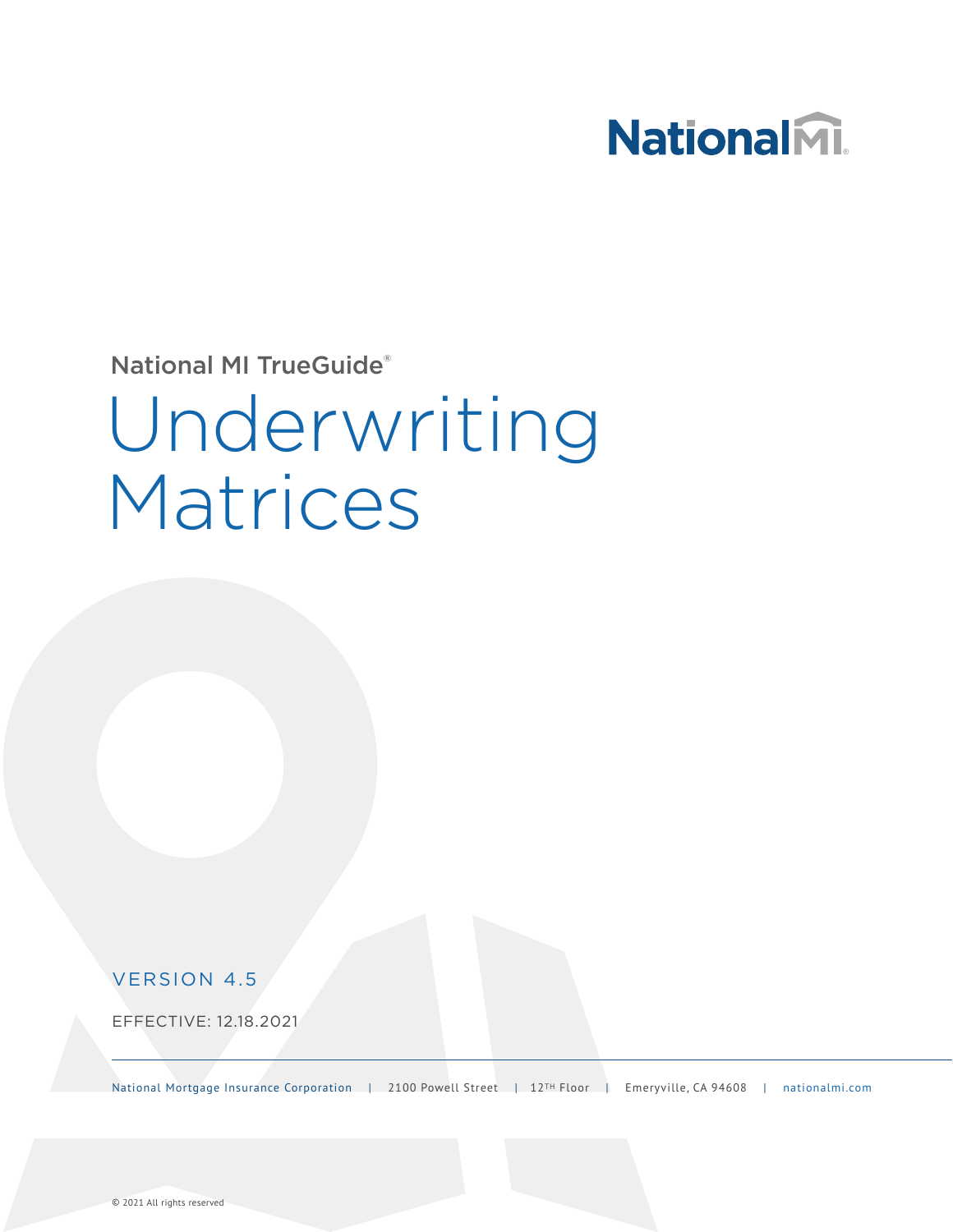### AUS CONFORMING LOANS

#### **PRODUCT ELIGIBILITY | AUS Conforming Loans**

#### **AUS PLUS OVERLAYS GUIDELINE SUMMARY – CONFORMING LOANS**

A DU® Approve/Eligible or LPA® Accept/Eligible loan is insurable provided it meets the requirements described in Section 2 of the TrueGuide<sup>®</sup> and the following underwriting overlays<sup>1</sup>:

- **O** One or more borrowers must have at least one FICO score
- Cash-on-Hand does not qualify as an eligible asset for verification purposes
- Geographic Exclusions: None
- A DU® Approve/Ineligible or LPA® Accept/Ineligible loan that meets National MI's AUS Plus Overlay requirements is insurable if:
- <sup>Q</sup> AUS ineligibility due to ARM plan/type and that plan/type meets National MI's Standard ARM Guidelines in Section 3.1.4
- <sup>Q</sup> AUS ineligibility for primary residence due to cash-out refinance loan purpose to 85% LTV on a Fixed Rate

| <b>Occupancy</b>       | Loan Purpose <sup>2, 3</sup>                                                                   | Property Type <sup>3, 4</sup>                                              | Loan<br>Amount <sup>5</sup> | <b>Maximum</b><br>LTV/CLTV <sup>6</sup> | <b>Minimum</b><br>FICO <sup>7</sup> | <b>Maximum</b><br><b>DTI</b> |
|------------------------|------------------------------------------------------------------------------------------------|----------------------------------------------------------------------------|-----------------------------|-----------------------------------------|-------------------------------------|------------------------------|
|                        |                                                                                                | STANDARD MARKET GUIDELINES                                                 |                             |                                         |                                     |                              |
| Primary<br>Residence   | Purchase or<br>Rate / Term Refinance <sup>2</sup> or<br>Construction to Permanent <sup>3</sup> | <b>Single Family</b><br>Condo, Co-op or<br>Manufactured Hm <sup>3, 4</sup> | \$647,2005                  | 97%/105%                                | 6207                                | Per AUS<br>Approval          |
|                        | Cash-Out Refinance                                                                             | <b>Single Family</b><br>Condo or Co-op                                     | \$647,2005                  | 85%/85%                                 | 6207                                | Per AUS<br>Approval          |
|                        | Purchase or<br>Rate / Term Refinance or<br><b>Construction to Permanent</b>                    | Two-Unit                                                                   | \$828,7005                  | 90%/90%                                 | 620 <sup>7</sup>                    | Per AUS<br>Approval          |
| Second<br>Home         | Purchase or<br>Rate / Term Refinance or<br>Construction to Permanent <sup>3</sup>              | <b>Single Family</b><br>Condo, Co-op or<br>Manufactured Hm <sup>3, 4</sup> | \$647,2005                  | 90%/90%                                 | 620 <sup>7</sup>                    | Per AUS<br>Approval          |
| Investment<br>Property | Purchase or<br>Rate / Term Refinance or<br>Construction to Permanent <sup>3</sup>              | <b>Single Family</b><br>Condo or Co-op <sup>3</sup>                        | \$647,2005                  | 85%/85%                                 | 6807                                | Per AUS<br>Approval          |

#### RESTRICTED MARKET GUIDELINES

#### There are no markets identified as restricted.

- $1$  When there are differences between agency and National MI requirements, lenders must originate to the more restrictive of the two guidelines. This rule applies at the level of individual policy topics.
- <sup>2</sup> Rate/Term Refinance for 1-unit Primary Residence conforming loan amounts includes Fannie Mae RefiNow<sup>™</sup> & Freddie Mac Refi Possible<sup>sM</sup> loans (regardless of current mortgage insurer), provided the loan complies with the eligibility criteria within this matrix and otherwise complies with the applicable GSE requirements.
- <sup>3</sup> Construction to Permanent excludes attached condos and co-ops
- <sup>4</sup> Manufactured homes:
	- a) Must meet requirements in Section 2.2.14; and
	- b) If > 95% LTV, then limited to Manufactured Home Advantage or CHOICEHome properties; and must be submitted to National MI for non-delegated underwriting review (ineligible for delegated underwriting).
- <sup>5</sup> Maximum Loan Amounts for AK and HI are \$970,800 (1 unit) and \$1,243,050 (2 units)
- $6$  For 1-unit Primary Residences with CLTVs > 97%, in addition to the first mortgage loan meeting the agency and National MI's AUS overlay requirements, the subordinate financing must also meet the requirements of Fannie Mae's Community Seconds® or Freddie Mac's Affordable Seconds® program, as applicable.
- <sup>7</sup> Representative FICO using middle/lower method is required for underwriting and pricing purposes.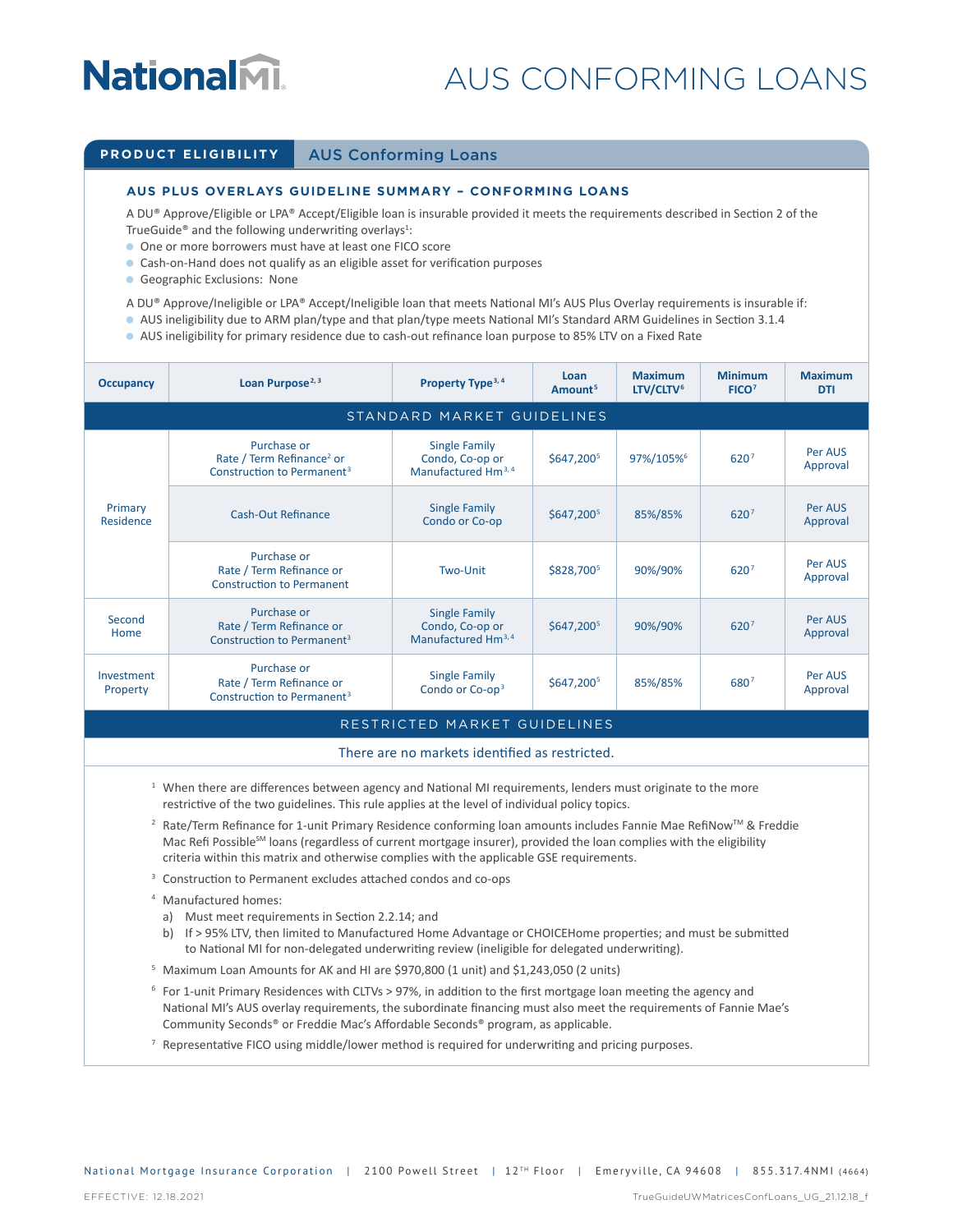## **NationalM.**

### AUS CONFORMING HIGH BALANCE LOANS

#### **PRODUCT ELIGIBILITY** AUS Conforming High Balance Loans

#### **AUS PLUS OVERLAYS GUIDELINE SUMMARY – CONFORMING HIGH BALANCE LOANS**

A DU® Approve/Eligible or LPA® Accept/Eligible loan is insurable provided it meets the requirements described in Section 2 of the TrueGuide® and the following underwriting overlays<sup>1</sup>:

- **O** One or more borrowers must have at least one FICO score
- Cash-on-Hand does not qualify as an eligible asset for verification purposes
- Geographic Exclusions: None
- A DU® Approve/Ineligible or LPA® Accept/Ineligible loan that meets National MI's AUS Plus Overlay requirements is insurable if:
- <sup>Q</sup> AUS ineligibility due to ARM plan/type and that plan/type meets National MI's Standard ARM Guidelines in Section 3.1.4

| <b>Occupancy</b>       | Loan Purpose <sup>2</sup>                                                         | Property Type <sup>2,3</sup>                                              | Loan<br>Amount <sup>4</sup> | <b>Maximum</b><br>LTV/CLTV | <b>Minimum</b><br>FICO <sup>5</sup> | <b>Maximum</b><br><b>DTI</b> |  |
|------------------------|-----------------------------------------------------------------------------------|---------------------------------------------------------------------------|-----------------------------|----------------------------|-------------------------------------|------------------------------|--|
|                        | STANDARD MARKET GUIDELINES                                                        |                                                                           |                             |                            |                                     |                              |  |
| Primary<br>Residence   | Purchase or<br>Rate / Term Refinance or<br>Construction to Permanent <sup>2</sup> | <b>Single Family</b><br>Condo, Co-op or<br>Manufactured Hm <sup>2,3</sup> | \$970,8004                  | 95%                        | 620 <sup>5</sup>                    | Per AUS<br>Approval          |  |
|                        | <b>Cash-Out Refinance</b>                                                         | All                                                                       | All                         | <b>Not</b><br>Eligible     | <b>Not</b><br>Eligible              | <b>Not</b><br>Eligible       |  |
|                        | Purchase or<br>Rate / Term Refinance or<br><b>Construction to Permanent</b>       | Two-Unit                                                                  | \$1,243,050 <sup>4</sup>    | 85%                        | 620 <sup>5</sup>                    | Per AUS<br>Approval          |  |
| Second<br>Home         | Purchase or<br>Rate / Term Refinance or<br>Construction to Permanent <sup>2</sup> | <b>Single Family</b><br>Condo or Co-op <sup>2</sup>                       | \$970,800 <sup>4</sup>      | 90%                        | 620 <sup>5</sup>                    | Per AUS<br>Approval          |  |
| Investment<br>Property | Purchase or<br>Rate / Term Refinance or<br>Construction to Permanent <sup>2</sup> | <b>Single Family</b><br>Condo or Co-op <sup>2</sup>                       | \$970,800 <sup>4</sup>      | 85%                        | 680 <sup>5</sup>                    | Per AUS<br>Approval          |  |

#### RESTRICTED MARKET GUIDELINES

#### There are no markets identified as restricted.

- $1$  When there are differences between agency and National MI requirements, lenders must originate to the more restrictive of the two guidelines. This rule applies at the level of individual policy topics.
- <sup>2</sup> Construction to Permanent excludes attached condos and co-ops
- <sup>3</sup> Manufactured homes must meet requirements in Section 2.2.14
- <sup>4</sup> Available only for loan amounts eligible according to Fannie Mae high balance or Freddie Mac super conforming limits For 2022, the GSEs have not established different high balance/super conforming amounts for AK and HI Refer to the county specific loan limits to determine the maximum amount for a specific area
- <sup>5</sup> Representative FICO using middle/lower method is required for underwriting and pricing purposes.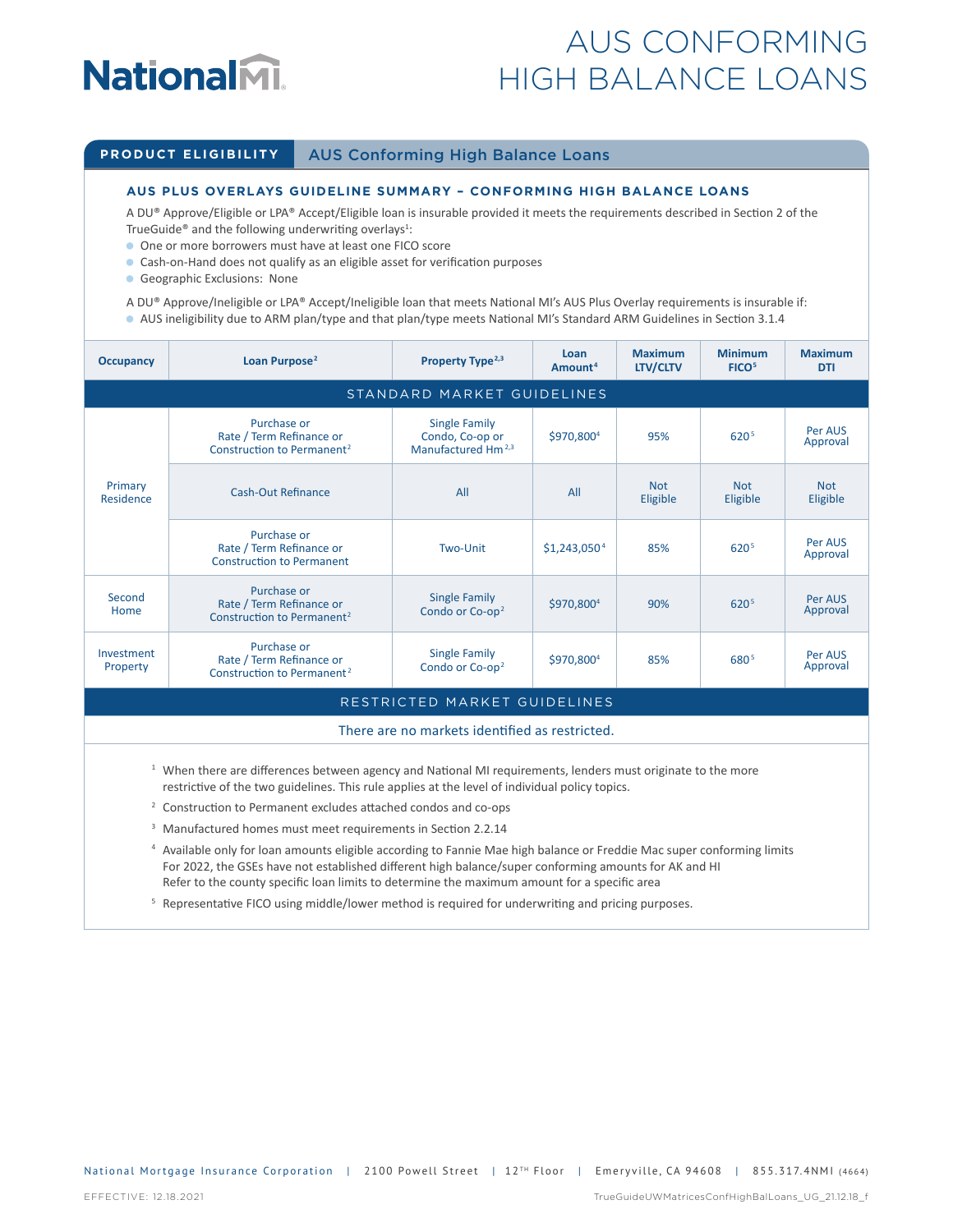### AUS AFFORDABLE LENDING

#### **PRODUCT ELIGIBILITY** AUS Affordable Lending

#### **AUS PLUS OVERLAYS GUIDELINE SUMMARY – CONFORMING AFFORDABLE LENDING**

A DU® Approve/Eligible HomeReady Mortgage or LPA® Accept/Eligible Home Possible Mortgage loan is insurable provided it meets the requirements described in Section 2 of the TrueGuide® and the following underwriting overlays<sup>1</sup>:

- **One or more borrowers must have at least one FICO score**
- **Geographic Exclusions: None**
- A DU® Approve/Ineligible or LPA® Accept/Ineligible loan that meets National MI's AUS Plus Overlay requirements is insurable if:
- <sup>Q</sup> AUS ineligibility due to ARM plan/type and that plan/type meets National MI's Standard ARM Guidelines in Section 3.1.4

| <b>Occupancy</b>                                                                                                                                                                                                                                                                                      | Loan Purpose <sup>2</sup>                                                                                                                                                                                                                                                                                                                  | Property Type <sup>3,4</sup>                                                                        | Loan<br>Amount <sup>5,6</sup> | <b>Maximum</b><br>LTV/CLTV | <b>Minimum</b><br>FICO <sup>7</sup> | <b>Maximum</b><br><b>DTI</b> |  |
|-------------------------------------------------------------------------------------------------------------------------------------------------------------------------------------------------------------------------------------------------------------------------------------------------------|--------------------------------------------------------------------------------------------------------------------------------------------------------------------------------------------------------------------------------------------------------------------------------------------------------------------------------------------|-----------------------------------------------------------------------------------------------------|-------------------------------|----------------------------|-------------------------------------|------------------------------|--|
|                                                                                                                                                                                                                                                                                                       |                                                                                                                                                                                                                                                                                                                                            | STANDARD MARKET GUIDELINES                                                                          |                               |                            |                                     |                              |  |
|                                                                                                                                                                                                                                                                                                       | Purchase or                                                                                                                                                                                                                                                                                                                                | <b>Single Family</b><br>Rate / Term Refinance or<br>Condo, Co-op or<br>Manufactured Hm <sup>3</sup> | \$647,2005                    | 97%/105%                   | 6207                                | Per AUS                      |  |
|                                                                                                                                                                                                                                                                                                       | Construction to Permanent <sup>2</sup>                                                                                                                                                                                                                                                                                                     |                                                                                                     | \$970,8006                    | 95%/95%                    |                                     | Approval                     |  |
| Primary<br>Residence                                                                                                                                                                                                                                                                                  | <b>Cash-Out Refinance</b>                                                                                                                                                                                                                                                                                                                  | All                                                                                                 | All                           | <b>Not</b><br>Eligible     | <b>Not</b><br>Eligible              | <b>Not</b><br>Eligible       |  |
|                                                                                                                                                                                                                                                                                                       |                                                                                                                                                                                                                                                                                                                                            |                                                                                                     | \$828,7005                    | 95%/105%                   |                                     |                              |  |
|                                                                                                                                                                                                                                                                                                       | Purchase or                                                                                                                                                                                                                                                                                                                                | <b>Two Unit</b>                                                                                     | \$1,243,050 <sup>6</sup>      | 85%/95%                    | 6207                                | Per AUS                      |  |
|                                                                                                                                                                                                                                                                                                       | Rate / Term Refinance or<br><b>Construction to Permanent</b>                                                                                                                                                                                                                                                                               | $3-4$ Units <sup>4</sup>                                                                            | \$1,001,650 <sup>5</sup>      | 95%/105%                   | 700                                 | Approval                     |  |
| Second<br>Home                                                                                                                                                                                                                                                                                        | All                                                                                                                                                                                                                                                                                                                                        | All                                                                                                 | All                           | <b>Not</b><br>Eligible     | <b>Not</b><br>Eligible              | <b>Not</b><br>Eligible       |  |
| Investment<br>Property                                                                                                                                                                                                                                                                                | All                                                                                                                                                                                                                                                                                                                                        | All                                                                                                 | All                           | <b>Not</b><br>Eligible     | <b>Not</b><br>Eligible              | <b>Not</b><br>Eligible       |  |
|                                                                                                                                                                                                                                                                                                       |                                                                                                                                                                                                                                                                                                                                            | RESTRICTED MARKET GUIDELINES                                                                        |                               |                            |                                     |                              |  |
|                                                                                                                                                                                                                                                                                                       |                                                                                                                                                                                                                                                                                                                                            | There are no markets identified as restricted.                                                      |                               |                            |                                     |                              |  |
|                                                                                                                                                                                                                                                                                                       | <sup>1</sup> When there are differences between agency and National MI requirements, lenders must originate<br>to the more restrictive of the two guidelines. This rule applies at the level of individual policy topics.                                                                                                                  |                                                                                                     |                               |                            |                                     |                              |  |
|                                                                                                                                                                                                                                                                                                       | <sup>2</sup> Construction to Permanent excludes attached condos and co-ops                                                                                                                                                                                                                                                                 |                                                                                                     |                               |                            |                                     |                              |  |
| <sup>3</sup> Manufactured homes:<br>a) Must meet requirements in Section 2.2.14; and<br>b) If > 95% LTV, then limited to Manufactured Home Advantage or CHOICEHome properties; and must be<br>submitted to National MI for non-delegated underwriting review (ineligible for delegated underwriting). |                                                                                                                                                                                                                                                                                                                                            |                                                                                                     |                               |                            |                                     |                              |  |
| <sup>4</sup> Minimum 6 months reserves (PITIA) for 3-4 units                                                                                                                                                                                                                                          |                                                                                                                                                                                                                                                                                                                                            |                                                                                                     |                               |                            |                                     |                              |  |
|                                                                                                                                                                                                                                                                                                       | <sup>5</sup> Maximum Loan Amounts for AK and HI are \$970,800 (1 unit), \$1,243,050 (2 units), and \$1,502,475 (3-4 units)                                                                                                                                                                                                                 |                                                                                                     |                               |                            |                                     |                              |  |
|                                                                                                                                                                                                                                                                                                       | <sup>6</sup> Available only for loan amounts eligible according to Fannie Mae high balance or Freddie Mac super conforming limits<br>For 2022, the GSEs have not established different high balance/super conforming amounts for AK and HI<br>Refer to the county specific loan limits to determine the maximum amount for a specific area |                                                                                                     |                               |                            |                                     |                              |  |
|                                                                                                                                                                                                                                                                                                       | <sup>7</sup> Representative FICO using middle/lower method is required for underwriting and pricing purposes.                                                                                                                                                                                                                              |                                                                                                     |                               |                            |                                     |                              |  |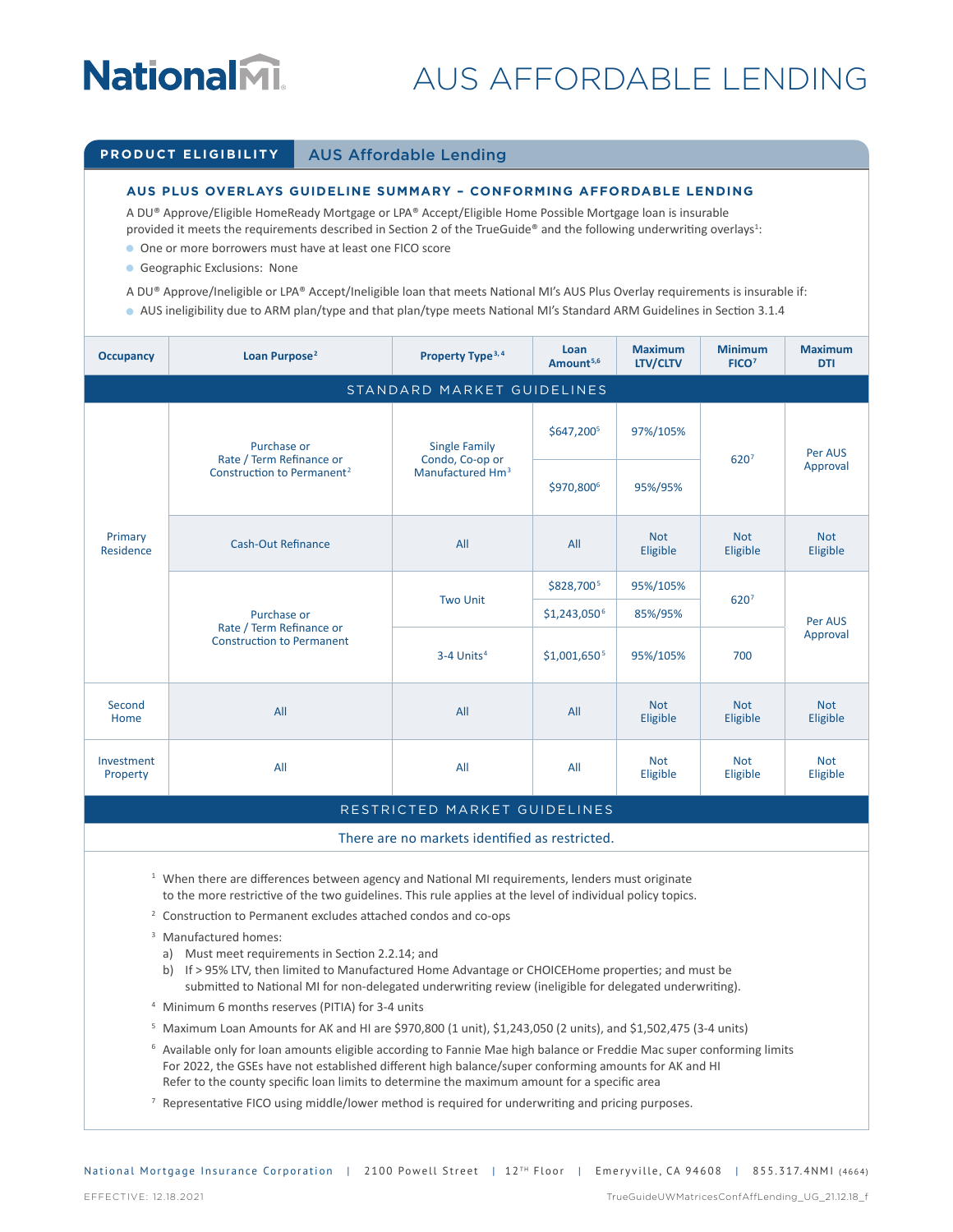### NON AUS CONFORMING LOANS

#### **PRODUCT ELIGIBILITY** Non AUS Conforming Loans

#### **NON AUS GUIDELINE SUMMARY – CONFORMING LOANS**

Loans that are **not** originated in accordance with one of National MI's "AUS Plus Overlays" programs must meet the following underwriting rules and be originated in accordance with National MI's Standard Underwriting Guidelines:

- $\bullet$  Full income documentation is required (Paystub + W2s; 2 Years Tax Returns; and/or standard requirements as applicable)<sup>1</sup>
- DU® Approve/Ineligible or LPA® Accept/Ineligible loans which meet the requirements in this matrix and are otherwise eligible in accordance with Section 3.0 guidelines may follow the AUS documentation requirements for income, assets and employment <sup>Q</sup> Minimum reserves (unless indicated differently in Section 3.5.3.5):
- **# UNITS OCCUPANCY LOAN PURPOSE # MONTHS RESERVES** 1-unit Primary Rate/Term Refinance with lower payments | 0 Primary Purchase, Construction-to-Perm, Primary Purchase, Construction-to-Perm,<br>Renovation Loan & all other eligible refinances 2-unit | Primary | All Eligible 2 3-4 unit Primary All Eligible 6 1 unit 2<sup>nd</sup> Home or Investment Property 2<br>
2

<sup>Q</sup> ARM maximum LTV/CLTV 95%, minimum initial fixed term 1 year (5 years for Investment Property) (see Section 3.1.4)

ARM cash-out refinance ineligible for insurance (see Section 3.1.4)

- <sup>Q</sup> Minimum 3% from occupant borrower's own funds, except gifts/grants apply toward the 3% if 1-unit Primary, no secondary financing and either: (i) 3% verified in occupant borrower's asset accounts, or (ii) occupant borrower has minimum 720 FICO (see Section 3.5.3.1).
- <sup>Q</sup> Non-occupants are not considered when determining qualifying DTI.
- **•** New secondary financing is not permitted
- <sup>Q</sup> Exterior only appraisals or evaluations; appraisal waivers, AVMs or BPOs are not permitted
- Geographic Exclusions: None

| <b>Occupancy</b>       | Loan Purpose <sup>2, 3</sup>                                                                   | Property Type <sup>3,4</sup>                                               | Loan<br>Amount <sup>5</sup> | <b>Maximum</b><br>LTV/CLTV | <b>Minimum</b><br>FICO <sup>6</sup> | <b>Maximum</b><br><b>DTI</b> |  |  |
|------------------------|------------------------------------------------------------------------------------------------|----------------------------------------------------------------------------|-----------------------------|----------------------------|-------------------------------------|------------------------------|--|--|
|                        | STANDARD MARKET GUIDELINES                                                                     |                                                                            |                             |                            |                                     |                              |  |  |
|                        |                                                                                                | <b>Single Family</b><br>Condo or Co-op <sup>3</sup>                        | \$647,200                   | 97%                        | 620 <sup>6</sup>                    | 45%                          |  |  |
|                        | Purchase or<br>Rate / Term Refinance <sup>2</sup> or<br>Construction to Permanent <sup>3</sup> | <b>Single Family</b><br>Condo or Co-op <sup>3</sup>                        | \$970,800 <sup>5</sup>      | 95%                        | 660 <sup>6</sup>                    | 45%                          |  |  |
| Primary<br>Residence   |                                                                                                | Manufactured Hm <sup>4</sup>                                               | \$647,2005                  | 90%                        | 640 <sup>6</sup>                    | 45%                          |  |  |
|                        | Cash-Out Refinance                                                                             | <b>Single Family</b><br>Condo or Co-op                                     | \$647,200                   | 85%                        | 680 <sup>6</sup>                    | 45%                          |  |  |
|                        | Purchase or<br>Rate / Term Refinance or<br><b>Construction to Permanent</b>                    | Two-Unit                                                                   | \$828,7005                  | 95%                        | 680 <sup>6</sup>                    | 45%                          |  |  |
|                        |                                                                                                |                                                                            | \$1,243,050 <sup>5</sup>    | 85%                        |                                     |                              |  |  |
|                        | Purchase or<br>Rate / Term Refinance                                                           | $3-4$ Units <sup>3</sup>                                                   | $$1,001,650^5$              | 90%                        | 720 <sup>6</sup>                    | 45%                          |  |  |
| Second<br>Home         | Purchase or<br>Rate / Term Refinance or<br>Construction to Permanent <sup>3</sup>              | <b>Single Family</b><br>Condo, Co-op or<br>Manufactured Hm <sup>3, 4</sup> | \$647,200                   | 90%                        | 680 <sup>6</sup>                    | 45%                          |  |  |
| Investment<br>Property | Purchase or<br>Rate / Term Refinance or<br>Construction to Permanent <sup>3</sup>              | <b>Single Family</b><br>Condo or Co-op <sup>3</sup>                        | \$647,200                   | 85%                        | 720 <sup>6</sup>                    | 45%                          |  |  |
|                        |                                                                                                |                                                                            |                             |                            |                                     |                              |  |  |

#### RESTRICTED MARKET GUIDELINES

#### There are no markets identified as restricted.

- <sup>1</sup> Refer to Section 3.5.1 of the TrueGuide® for details on documentation for specific types of income
- <sup>2</sup> Rate/Term Refinance for 1-unit Primary Residence conforming loan amounts includes Fannie Mae RefiNow™ and Freddie Mac Refi Possible<sup>SM</sup> loans (regardless of current mortgage insurer), provided the loan complies with the eligibility criteria within this matrix and otherwise complies with the applicable GSE requirements.
- <sup>3</sup> Construction to Permanent: (a) Excludes attached condos and co-ops; and (b) 3-4 units are ineligible
- <sup>4</sup> Manufactured homes must meet requirements in Section 3.6.1.7; and for Renovation Loans, Section 3.4.6
- $5$  Maximum Amounts for AK and HI are \$970,800 (1 unit), \$1,243,050 (2 units) and \$1,502,475 (3-4 units)
- 1 Unit: \$970,800 denotes where FHFA High Balance maximums apply Loan amount may not exceed the
	- applicable FHFA maximum. Manufactured home maximum is \$647,200.
- 2 Unit: \$1,243,050 denotes where FHFA High Balance maximums apply
- 3-4 Units: FHFA High Balance Maximums do not apply

<sup>6</sup> Representative FICO using middle/lower method is required for underwriting and pricing purposes.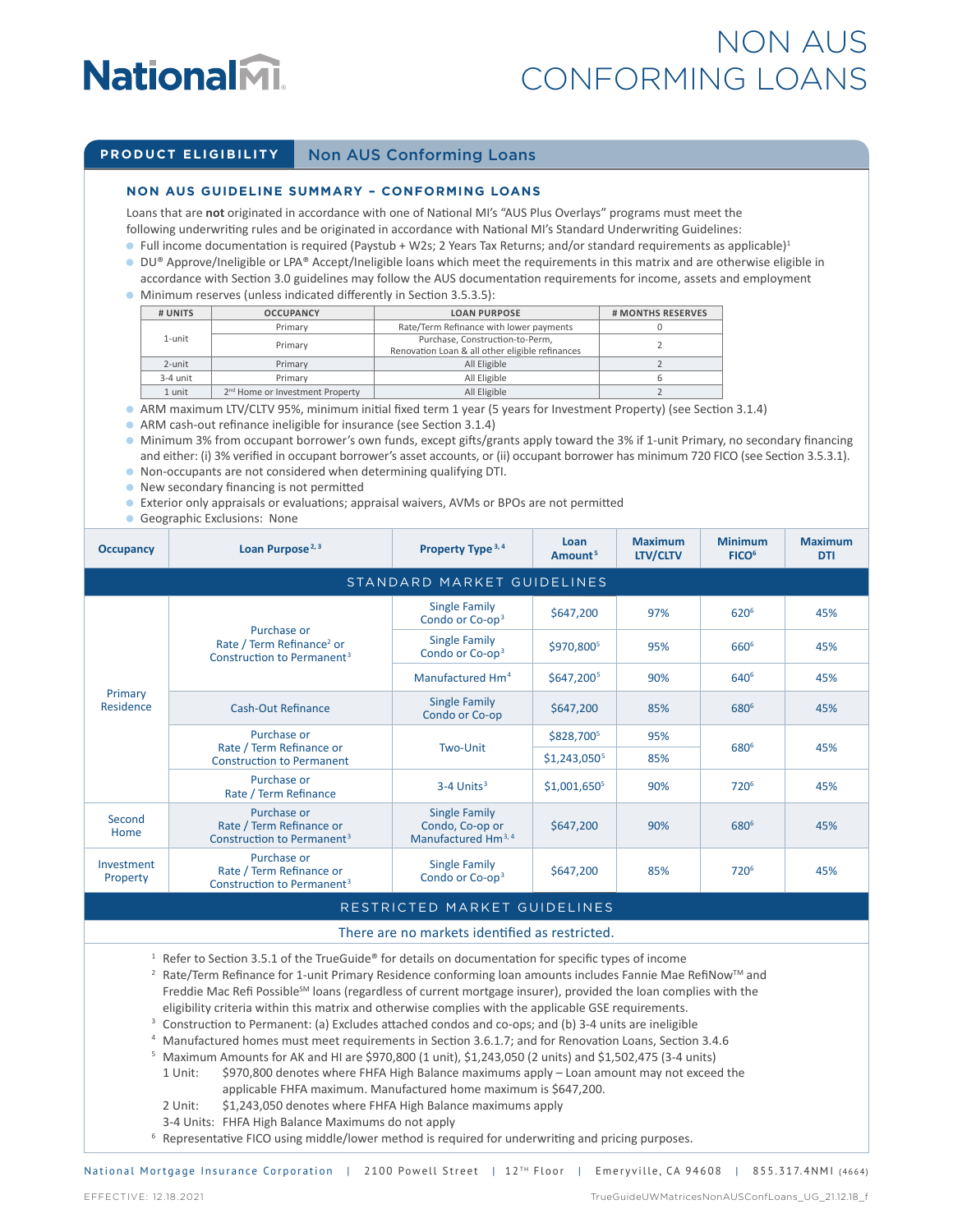## **NationalM.**

### NON AUS JUMBO LOANS

#### **PRODUCT ELIGIBILITY** Non AUS Jumbo Loans

#### **NON AUS GUIDELINE SUMMARY – JUMBO LOAN AMOUNTS**

Loans that are not originated in accordance with one of National MI's "AUS Plus Overlays" programs must meet the following underwriting rules and be originated in accordance with National MI's Standard Underwriting Guidelines:

- For <= \$1,000,000 loan amounts with a DU® Approve/Ineligible or LPA® Accept/Ineligible which meet the requirements in this matrix and are otherwise eligible in accordance with Section 3.0 guidelines may follow the AUS documentation requirements for income, assets and employment. For all other jumbo loans, full income documentation is required (Paystub + W2s; 2 Years Tax Returns; and/or standard requirements as applicable $)^1$
- <sup>Q</sup> Non-Delegated Underwriting MI submission path required for > \$1,000,000 loan amounts
- <sup>Q</sup> Minimum reserves (unless indicated differently in Section 3.5.3.5):

| # UNITS                   | <b>LOAN PURPOSE</b><br><b>OCCUPANCY</b> |                                                                                    | # MONTHS RESERVES |
|---------------------------|-----------------------------------------|------------------------------------------------------------------------------------|-------------------|
|                           | Primary                                 | Rate/Term Refinance with lower payments                                            |                   |
| $=$ \$850,000             | Primary                                 | Purchase, Construction-to-Perm,<br>Renovation Loan & all other eligible refinances |                   |
| $\le$ \$850.000           | $2nd$ Home                              | All Eligible                                                                       |                   |
| $$850,001 - $1,050,000$   | Primary or 2 <sup>nd</sup> Home         | All Eligible                                                                       |                   |
| $$1,050,001 - $2,000,000$ | Primary                                 | All Eligible                                                                       |                   |

- <sup>Q</sup> ARM minimum initial fixed term 1 year for <= \$850,000 loan amounts; 3 years for > \$850,000 to \$1,000,000 loan amounts; and minimum 5 years for > \$1,000,000 loan amounts (see Section 3.1.4)
- <sup>Q</sup> Minimum 3% from occupant borrower's own funds for <= \$1,000,000 loan amounts; and minimum 5% for > \$1,000,000 loan amounts
- <sup>Q</sup> Non-occupants are not considered when determining qualifying DTI
- **•** New secondary financing is not permitted
- <sup>Q</sup> Exterior only appraisals or evaluations; appraisal waivers, AVMs or BPOs are not permitted
- **Geographic Exclusions: None**

| <b>Occupancy</b>                                                                                                            | Loan Purpose <sup>2</sup>                                                         | <b>Property Type</b>                                | Loan<br>Amount <sup>3</sup>             | <b>Maximum</b><br><b>LTV/CLTV</b> | <b>Minimum</b><br>FICO <sup>4</sup>                      | <b>Maximum</b><br><b>DTI</b> |  |  |  |  |
|-----------------------------------------------------------------------------------------------------------------------------|-----------------------------------------------------------------------------------|-----------------------------------------------------|-----------------------------------------|-----------------------------------|----------------------------------------------------------|------------------------------|--|--|--|--|
|                                                                                                                             | STANDARD MARKET GUIDELINES                                                        |                                                     |                                         |                                   |                                                          |                              |  |  |  |  |
| Primary<br>Residence                                                                                                        |                                                                                   |                                                     | $$1,050,000^3$                          | 95%                               | 680 <sup>4</sup>                                         | 45%                          |  |  |  |  |
|                                                                                                                             | Purchase or<br>Rate / Term Refinance or                                           | <b>Single Family</b><br>Condo or Co-op <sup>2</sup> | \$850,000<br>\$1,050,000<br>\$1,500,000 | 90%                               | 660 <sup>4</sup><br>680 <sup>4</sup><br>720 <sup>4</sup> | 45%                          |  |  |  |  |
|                                                                                                                             | Construction to Permanent <sup>2</sup>                                            |                                                     | \$1,775,000                             | 85%                               | 720 <sup>4</sup>                                         | 45%                          |  |  |  |  |
|                                                                                                                             |                                                                                   |                                                     | \$2,000,000                             | 85%                               | 740 <sup>4</sup>                                         | 45%                          |  |  |  |  |
|                                                                                                                             | Cash-Out Refinance                                                                | All                                                 | All                                     | <b>Not</b><br>Eligible            | <b>Not</b><br>Eligible                                   | <b>Not</b><br>Eligible       |  |  |  |  |
|                                                                                                                             | All                                                                               | Two-Unit<br>3-4 Units                               | All                                     | <b>Not</b><br>Eligible            | <b>Not</b><br>Eligible                                   | <b>Not</b><br>Eligible       |  |  |  |  |
| Second<br>Home                                                                                                              | Purchase or<br>Rate / Term Refinance or<br>Construction to Permanent <sup>2</sup> | <b>Single Family</b><br>Condo or Co-op <sup>2</sup> | \$850,000<br>\$1,050,000                | 90%                               | 7004<br>720 <sup>4</sup>                                 | 45%                          |  |  |  |  |
| Investment<br>Property                                                                                                      | All                                                                               | All                                                 | All                                     | <b>Not</b><br>Eligible            | <b>Not</b><br>Eligible                                   | <b>Not</b><br>Eligible       |  |  |  |  |
| All                                                                                                                         | All                                                                               | Manufactured<br><b>Homes</b>                        | All                                     | <b>Not</b><br>Eligible            | <b>Not</b><br>Eligible                                   | <b>Not</b><br>Eligible       |  |  |  |  |
| RESTRICTED MARKET GUIDELINES                                                                                                |                                                                                   |                                                     |                                         |                                   |                                                          |                              |  |  |  |  |
| There are no markets identified as restricted.                                                                              |                                                                                   |                                                     |                                         |                                   |                                                          |                              |  |  |  |  |
| <sup>1</sup> Refer to Section 3.5.1 of the TrueGuide <sup>®</sup> for details on documentation for specific types of income |                                                                                   |                                                     |                                         |                                   |                                                          |                              |  |  |  |  |

- <sup>2</sup> Construction to Permanent excludes attached condos and co-ops
- <sup>3</sup> Maximum Loan Amount for AK and HI is \$1,350,000 (at 95% LTV)
- <sup>4</sup> Representative FICO using middle/lower method is required for underwriting and pricing purposes.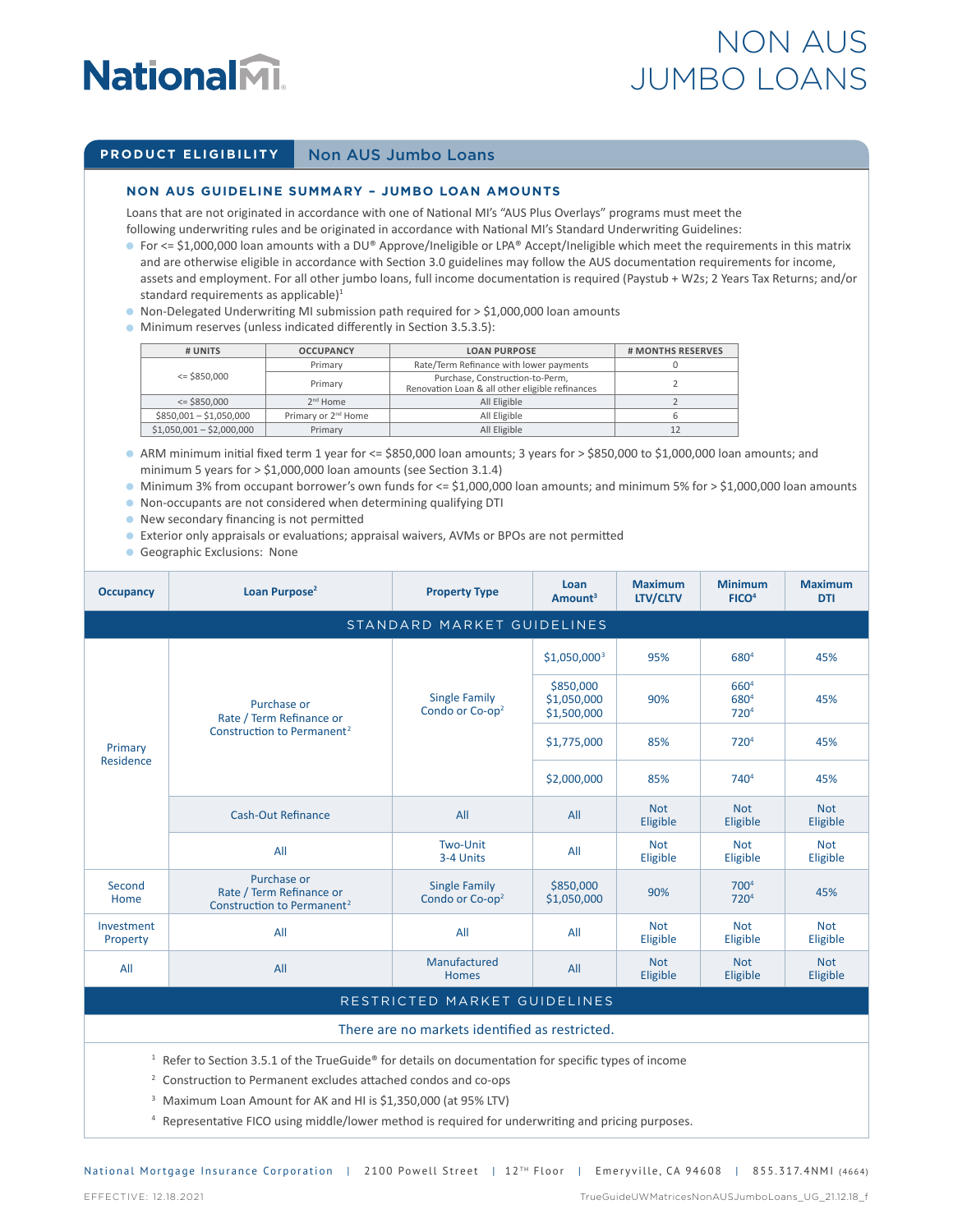## **NationalM.**

### NON AUS CONFORMING AFFORDABLE LENDING

#### **PRODUCT ELIGIBILITY** Non AUS Affordable Lending

#### **NON AUS GUIDELINE SUMMARY – CONFORMING AFFORDABLE LENDING LOANS**

Affordable Lending loans that are not originated in accordance with National MI's "AUS Plus Overlays" Affordable Lending program must meet the following underwriting rules and be originated in accordance with National MI's Standard Underwriting Guidelines including the Affordable Lending requirements described in Section 3.4.7:

- $\bullet$  Full income documentation is required (Paystub + W2s; 2 Years Tax Returns; and/or standard requirements as applicable)<sup>1</sup>
- DU® Approve/Ineligible or LPA® Accept/Ineligible loans which meet the requirements in this matrix and are otherwise eligible in accordance with Section 3.0 guidelines may follow the AUS documentation requirements for income, assets and employment
- <sup>Q</sup> Minimum reserves (unless indicated differently in Section 3.5.3.5):

| # UNITS                  | <b>LOAN PURPOSE</b>                                                                | # MONTHS RESERVES |
|--------------------------|------------------------------------------------------------------------------------|-------------------|
|                          | Rate/Term Refinance with lower payments                                            |                   |
| $1$ -unit                | Purchase, Construction-to-Perm,<br>Renovation Loan & all other eligible refinances |                   |
|                          | Rate/Term Refinance with lower payments                                            |                   |
| 2-unit                   | Purchase, Construction-to-Perm,<br>& all other eligible refinances                 |                   |
| All Eligible<br>3-4 unit |                                                                                    |                   |

<sup>Q</sup> ARM minimum initial fixed term and maximum LTVs: 95% (initial fixed term 7+ years), 90% (3-<7 years) or ineligible (<3 years)

<sup>Q</sup> Exterior only appraisals or evaluations, appraisal waivers, AVMs or BPOs are not permitted

- <sup>Q</sup> Non-traditional credit is not permitted
- <sup>Q</sup> Minimum 3% contribution from occupant borrower's own funds, except gifts/grants apply toward the 3% if 1-unit Primary, no secondary financing, and either: (i) 3% verified in occupant borrower's asset accounts, or (ii) occupant borrower has minimum 720 FICO (see Section 3.5.3.1).
- <sup>Q</sup> Non-occupant borrowers are not considered when determining qualifying DTI
- Geographic Exclusions: None

| <b>Occupancy</b>       | Loan Purpose <sup>2</sup>                                                         | Property Type <sup>2,3</sup>                           | Loan<br>Amount <sup>4</sup> | <b>Maximum</b><br>LTV/CLTV | <b>Minimum</b><br>FICO <sup>5</sup> | <b>Maximum</b><br><b>DTI</b> |  |
|------------------------|-----------------------------------------------------------------------------------|--------------------------------------------------------|-----------------------------|----------------------------|-------------------------------------|------------------------------|--|
|                        | STANDARD MARKET GUIDELINES                                                        |                                                        |                             |                            |                                     |                              |  |
| Primary<br>Residence   | Purchase or<br>Rate / Term Refinance or<br>Construction to Permanent <sup>2</sup> | <b>Single Family</b><br>Condo or $Co$ -op <sup>2</sup> | \$647,2004                  | 97%/105%                   | 620 <sup>5</sup>                    | 45%                          |  |
|                        |                                                                                   | Manufactured Hm <sup>2,3</sup>                         | \$647,200 <sup>4</sup>      | 90%/105%                   | 640 <sup>5</sup>                    | 45%                          |  |
|                        | <b>Cash-Out Refinance</b>                                                         | All                                                    | All                         | <b>Not</b><br>Eligible     | <b>Not</b><br>Eligible              | <b>Not</b><br>Eligible       |  |
|                        | Purchase or<br>Rate / Term Refinance or<br>Construction to Permanent <sup>2</sup> | Two-Unit                                               | \$828,700 <sup>4</sup>      | 95%/105%                   | 680 <sup>5</sup>                    | 45%                          |  |
|                        | Purchase or<br>Rate / Term Refinance                                              | $3-4$ Units <sup>2</sup>                               | \$1,001,650 <sup>4</sup>    | 90%/105%                   | 7205                                | 45%                          |  |
| Second<br>Home         | All                                                                               | All                                                    | All                         | <b>Not</b><br>Eligible     | <b>Not</b><br>Eligible              | <b>Not</b><br>Eligible       |  |
| Investment<br>Property | All                                                                               | All                                                    | All                         | <b>Not</b><br>Eligible     | <b>Not</b><br>Eligible              | <b>Not</b><br>Eligible       |  |

#### RESTRICTED MARKET GUIDELINES

#### There are no markets identified as restricted.

 $1$  Refer to Section 3.5.1 of the TrueGuide® for details on documentation for specific types of income

- <sup>2</sup> Construction to Permanent: (a) Excludes attached condos and co-ops; and (b) 3-4 units are ineligible
- <sup>3</sup> Manufactured homes must meet requirements in Section 3.6.1.7; and for Renovation Loans, Section 3.4.6
- <sup>4</sup> Maximum Loan Amounts for AK and HI are \$970,800 (1 unit), \$1,243,050 (2 units) and \$1,502,475 (3-4 units)
- <sup>5</sup> Representative FICO using middle/lower method is required for underwriting and pricing purposes.